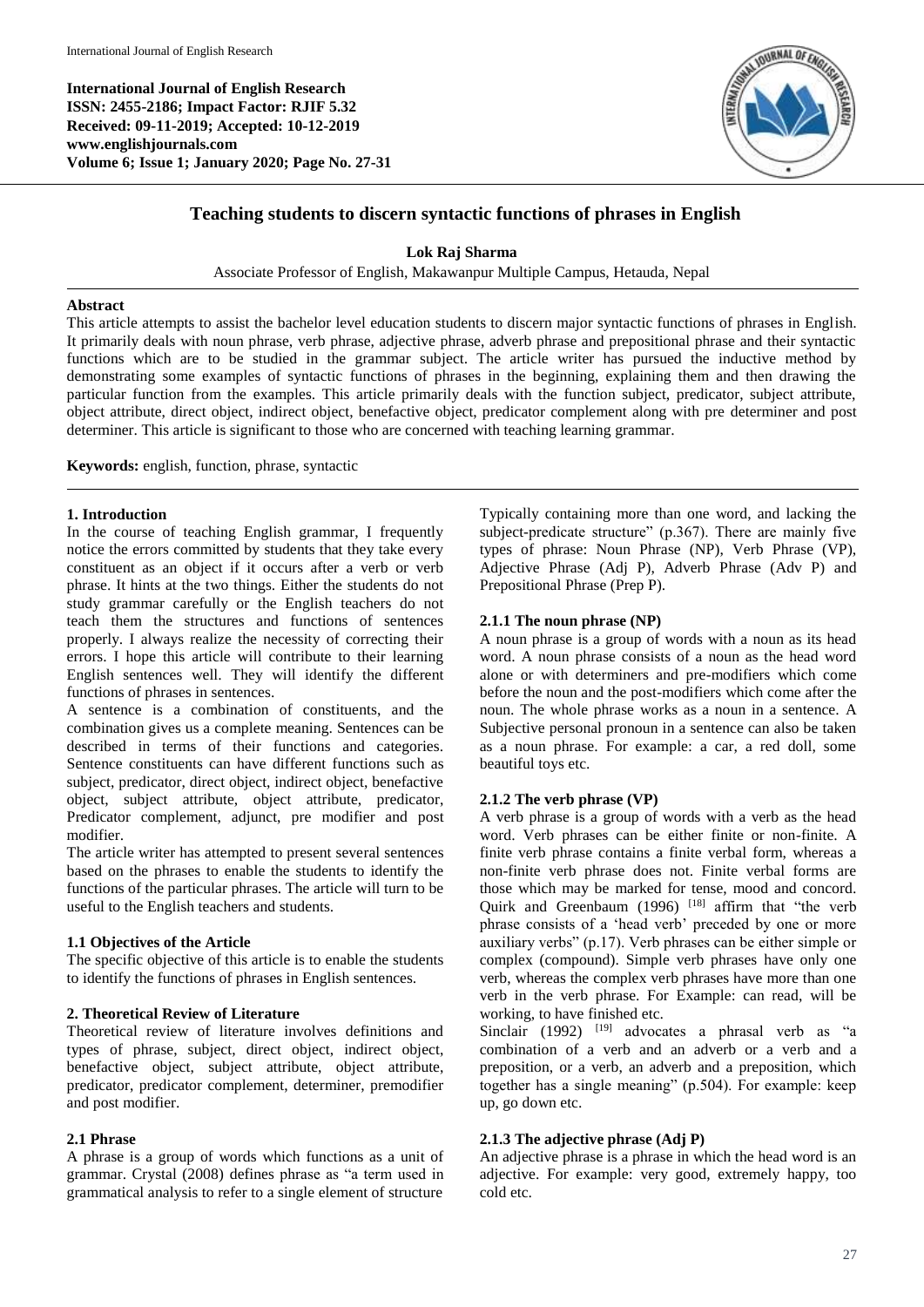An adverb phrase is a group of words which functions like an adverb. An adverb is the head word in an adverb phrase. For example: very quickly, so badly, really sincerely etc.

## **2.1.5 The Prepositional Phrase (Prep P)**

A prepositional phrase is a group of words that begins with a preposition and ends in a noun or a pronoun. For example: in the room, on the table, with her etc. Prepositions can be grouped into the four classes:

- Simple preposition: at, in, by, on etc.
- Compound Preposition: about, along, beside etc.<br>• Phrase preposition: by dint of in spite of beca
- Phrase preposition: by dint of, in spite of, because of, owing to etc.
- Participle Prepositions: Concerning, during, regarding, barring etc.

## **2.2 Determiners**

Determiners are words placed in front of a noun to make it clear what the noun refers to. Articles, demonstratives, possessive pronouns, quantifiers, cardinal numbers, ordinal numbers, distributives etc. are determiners. Huddleston (1996)  $^{[10]}$  says that determiners "play a major role in the NP contrasts singular vs. plural, count vs. mass and definite vs. indefinite" (p.87). Determiners determine or specify the reference of the noun.

# **2.3 Premodification and postmodification**

Wales  $(2001)$ <sup>[22]</sup> affirms that in modern grammar "premodification is used to describe all those elements in a noun phrase or nominal group which are subordinate to the noun and occur directly before it" (p. 316). Noun, adjective and adjective phrase can be the pre-modifiers in a non-phrase. He also mentions that in modern grammar "postmodification describes all those elements in a noun phrase or nominal group which are subordinate to the noun as head word and occur after it" (p. 311). Adjective, adverb, prepositional phrase, finite clause and non-finite clause can be the post-modifiers in a noun phrase. The following table clarifies the concept of determiners premodifiers and Postmodifiers.

### **2.4 Subject (Sub)**

The subject of a sentence is the person, place, idea or thing that does the action or that is being described. It is what performs the action. Every sentence must have a verb. There are three types of subject. Aarts (1997) <sup>[1]</sup> defines a subject "as the entity that carries out the action expressed by the verb in a sentence" (p.283).

## **2.4.1 Simple Subject**

A simple subject is just one word without any modifiers. For example: **Cats** eat meat.

## **2.4.2 Complete Subject**

A complete subject involves a noun with the modifier(s). For example: **This dog** is hungry.

### **2.4.3 Compound Subject**

A compound subject includes more than one noun or pronoun as a subject. For example: Rita and Gita work hard.

## **2.5 Object (Obj)**

An object is the part of a sentence that gives meaning to the

subject's action of the verb. It refers to someone or something that receives the action of the verb. An object answers the question "What?" or "Whom". For example: He played ball. They drive cars. She will help Ram. Peter

man has killed a thief.

## **2.6 Predicate**

A predicate is a grammatical term that is part of a clause that includes the verb and the words that tell what the subject does. It is also called a complete predicate. A complete predicate is the verb that shows the action and also the modifying phrase that completes the thought, basically everything in the sentence that isn't the subject. A compound predicate contains more than one verb. A compound predicate can include any variation of the predicates described above (except simple predicate) so long as it contains more than one verb. The predicate involves a predicator alone or a predicator with a complement. Aarts  $(1997)$  <sup>[1]</sup> asserts that the predicate of a sentence is syntactically defined as "comprising all the linguistic material to the right of the subject" (p.281).

## **2.7 Predicator**

In clauses and sentences, the predictor is the head of a verb phrase. The predicator is sometimes called the main verb.<br>Some linguists use the term predicator to refer to the term predicator to refer to the whole verb group in a clause. The predicator is the central syntactic element in a sentence. This is the case because it is the predicator which determines the number of complements that will occur and, indeed, whether a particular element is a complement or an adjunct. Aarts  $(1997)$ <sup>[1]</sup> defines predicator as "a functional label applied to the verb in a sentence" (p.281).

# **2.6 Complement**

A complement is a word, phrase or clause that is necessary to complete the meaning of an expression. A complement adds more information about the subject or object of the sentence. Aarts (1997) <sup>[1]</sup> considers complement as " a functional label which denotes a constituent whose presence is required by a verb, noun, adjective or preposition"(p.275). There are six types of complement:

- 1. Direct Object
- 2. Indirect Object
- 3. Benefactive Object
- 4. Subject Attribute / Complement
- 5. Object Attribute / Complement
- 6. Predicator Complement

## **2.5.1 Direct Object (Do)**

A direct object is the receiver of action within a sentence. Aarts (1997)<sup>[1]</sup> assumes direct object as "a function label which denotes an entity that undergoes whatever it is that the preceding verb expresses" (p.275). A direct object answers the question "what?" or "whom?" For example:

Ram wrote a letter. (Active) A letter was written by Ram. (Passive) She sells flowers. (Active) Flowers are sold by her. (Passive)

### **2.5.2 Indirect Object (IO)**

An indirect object is the recipient of the direct object, or an affected participant in the event. There must be a direct object for an indirect object to be placed in a sentence. In other words, an indirect object cannot exist without a direct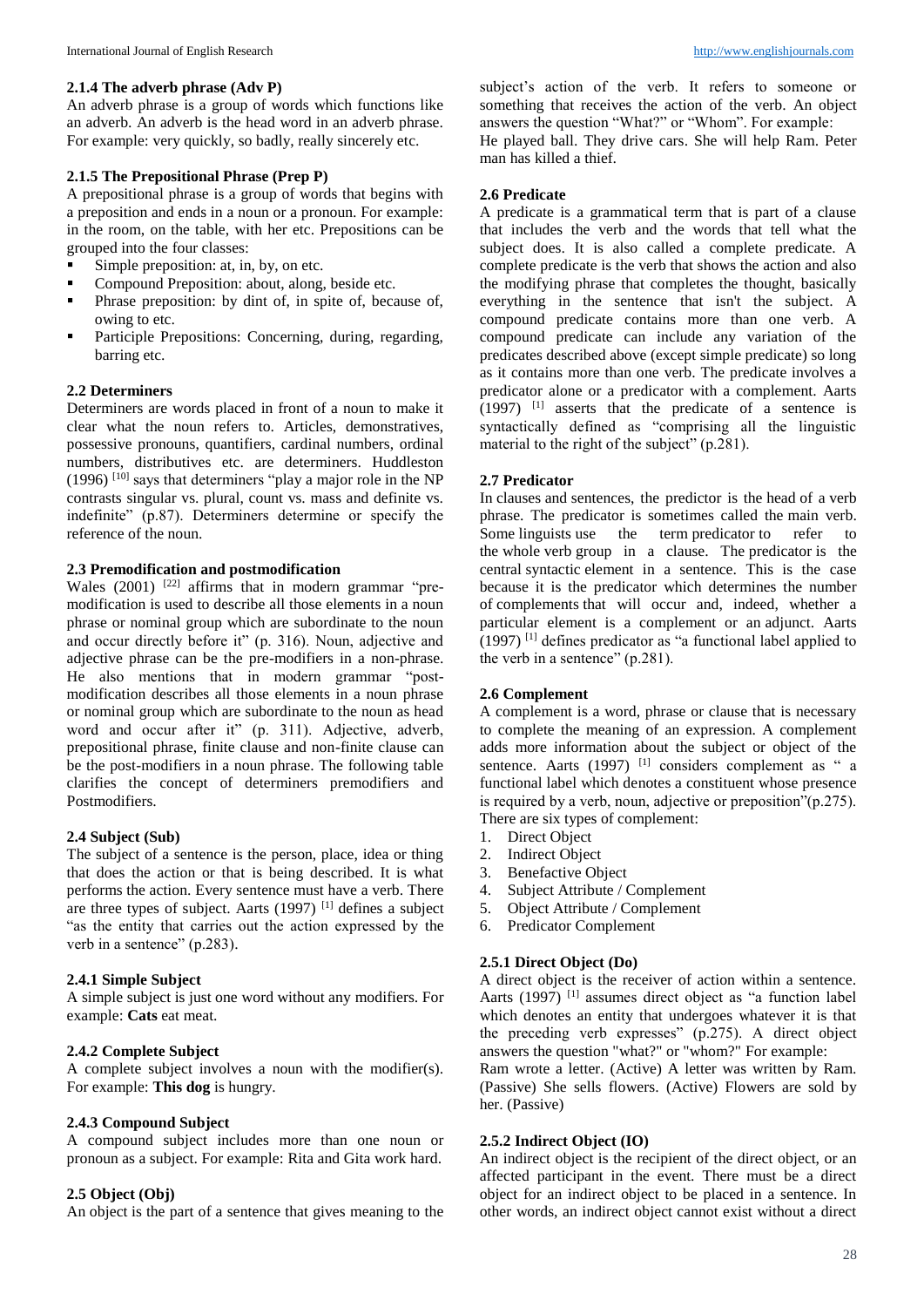object. Aarts (1997) [1] holds indirect object as " a function label which denotes an entity that expresses the goal of whatever it is that the preceding verb expresses" (p.278). An indirect object answers the question of "to whom", "for whom" or "for what" For example:

Peter taught us English. (Active) or Peter taught English to us. (Active)

We were taught English by Peter. (Passive) English was taught to us by Peter. (Passive)

Someone gave the boy a book. (Active) Someone gave a book to the boy. (Active)

The boy was given a book. (Passive) A book was given to the boy. (Passive)

## **2.5.3 Benefactive object (BO)**

A benefactive object of a verb is the person, animal, or thing that benefits from the action of the verb. A benefactive object may occur with an intransitive verb. For example:

Can you call me a taxi? Can you call a taxi for me?

I bought my daughter a car. I bought a car for my daughter. He brought his wife a sari. He brought a sari for his wife.

## **2.5.4 Subject attribut complement (SA)**

The subject attribute completes the verb relating to the subject of the sentences. It adds more details about the subject of the sentence. For example:

He is a new teacher. Paul is my nephew. They are happy.

## **2.5.5 Object attribute / complete (OA)**

Object attribute adds more details about the object of the sentence. For example:

She called Ram a monkey. Everybody considers you a fool. We appointed him the manager They made her a teacher.

## **2.5.6 Predicator complement (PC)**

Predicator complement constituent resembles to the direct object, but it cannot be used as the subject in the passive sentences. For example:

This girl resembles her mother. That tin contains tobacco.

## **2.6 Adverbial / adjunct (A)**

Subject, predicate and adverbial are immediate constituents of a sentence. This is not an obligatory element o a sentence. This constituent generally answers the questions introduced by 'when', 'where', 'how much', and 'how often', 'why' etc. It is a part of a sentence that contains extra information; it is not necessary to complete the meaning of a sentence. For example:

I am flying to London next month. She went out quickly.

We can summarize the functions of Phrase in sentences in the following diagram.





# 3. **Teaching Learning Activities**

The subject teacher is advised to consider the following steps to teach different functions of phrases:

- Motivate the students to learn.
- Revise the main points of the previous teaching item.
- Ask the students if they are able to tell something about the functions of phrases.
- **Present ample examples of sentences.**
- Explain and clarify these examples by focusing on the phrases.
- Focus on the position of a particular phrase in a sentence.
- Tell the students why the phrase does have a particular function.
- Ask the students to make similar types of sentences to focus on the functions of the phrases.
- Revise if they can't discern the function of phrases.
- Encourage them to draw the common structures of the verb phrase from the examples.
- Give them sufficient assignment for the next day.

# **Demonstration No. 1**

His father was honest. The boss is very helpful. The words in boldface are noun phrases. They work as [Subject].

#### **Demonstration No. 2**

She will sell a car. He bought a big house. The words in boldface are noun phrases. They work as [Direct Object].

### **Demonstration No. 3**

I gave my son a car. He sent the boss a letter. The words in boldface are noun phrases. They work as [Indirect Object].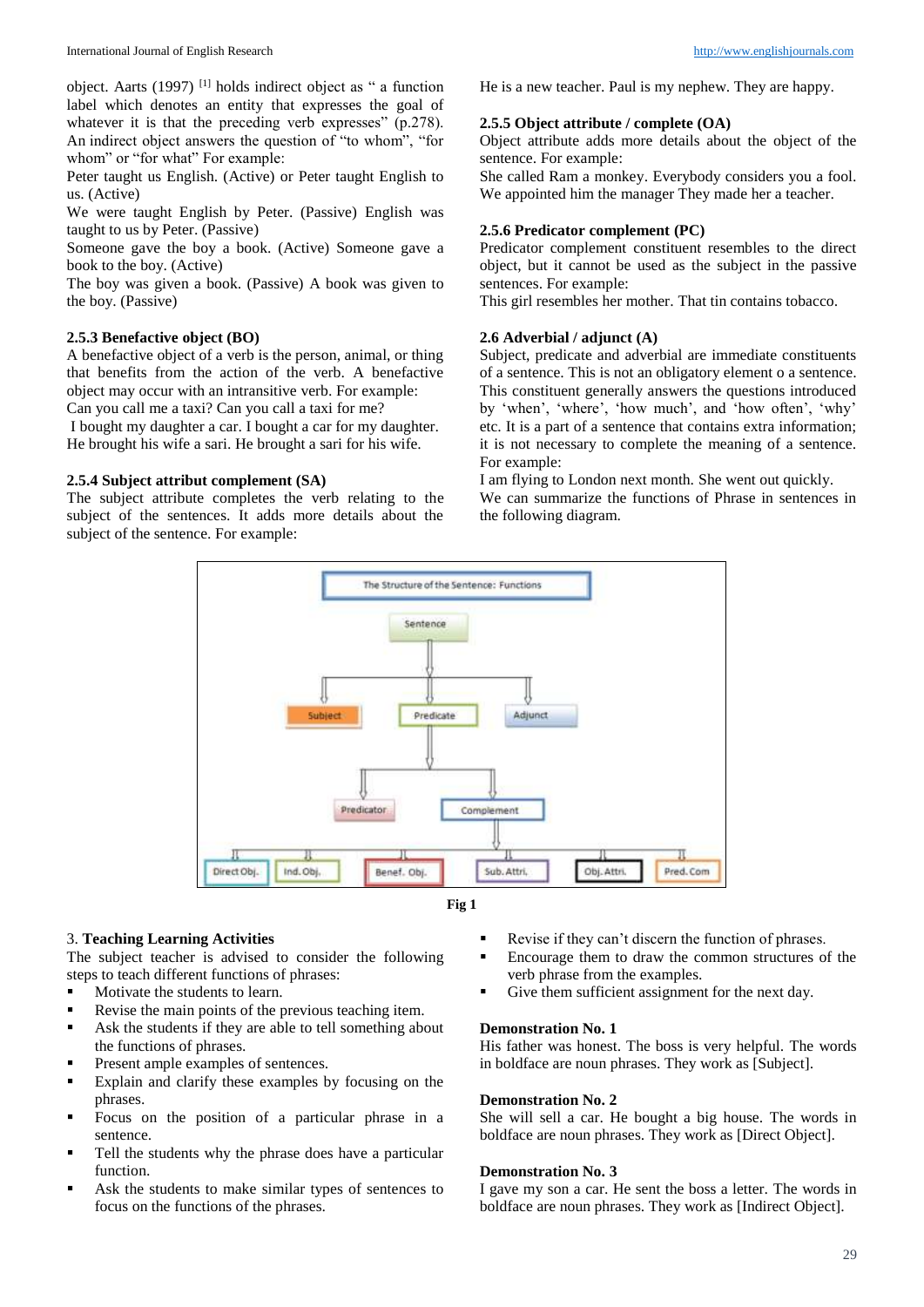#### **Demonstration No. 4**

He bought his wife a car. She brought a poor child a grammar book. The words in boldface are noun phrases. They work as [Benefective Object].

## **Demonstration No. 5**

He is a new teacher. Paul is my nephew. The words in boldface are noun phrases. They work as [Subject Attribute].

## **Demonstration No. 6**

She called him a fool. They appointed me Headmaster of the school. The words in boldface are noun phrases. They work as [Object Attribute].

#### **Demonstration No. 7**

Mohan, a new student, is very intelligent. Mr. Thapa, our English teacher, is friendly.

The words in boldface are noun phrases. They work as [Apposition].

## **Demonstration No. 8**

Mohan resembles his father. The new boy resembles my brother. The words in boldface are noun phrases. They work as [Predicator Complement].

# **Demonstration No. 9**

I bought an arm chair. He is a school boy. The words in boldface are nouns. They work as [Premodifier].

## **Demonstration No. 10**

We are sitting in the classroom. There is a book on the table. The words in boldface are noun phrases. They work as [Prepositional Complement].

### **Demonstration No. 11**

He left his wife last week. She is going to London next year. The words in boldface are noun phrases. They work as [Adjunct].

### **Demonstration No. 12**

She is a very good student this is a far more interesting story. The words in boldface are adjective phrases. They work as [Premodifier].

### **Demonstration No. 13**

She is very kind. The book is really interesting. The words in boldface are adjective phrases. They work as [Subject Attribute].

## **Demonstration No. 14**

I find politics really disgusting. John makes his wife very happy. The words in boldface are adjective phrases. They work as [Object Attribute].

## **Demonstration No. 15**

The then chairman has come. The then teacher was very good. The word in boldface is an adverb phrase. It works as [Premodifier in a Noun Phrase].

### **Demonstration No. 16**

Children out there are playing well. The girls there are happy. The words in boldface are adverb phrases. They work as [Postmodifier in a Noun Phrase].

#### **Demonstration No. 17**

He is quite brave. She was very sad. The words in boldface are adverb phrases. They work as [Premodifier in an Adjective Phrase].

### **Demonstration No. 18**

He is not rich enough to buy a car. She was not tall enough to touch the ceiling.

The words in boldface are adverb phrases. They work as [Postmodifier in an Adjective Phrase].

## **Demonstration No. 19**

She danced very beautifully. He walks really slowly. The words in boldface are adverb phrases. They work as [Premodifier in an Adverb Phrase].

#### **Demonstration No. 20**

She sang well enough. He did not play carefully enough. The words in boldface are adverb phrases. They work as [Postmodifier in an Adverb Phrase].

## **Demonstration No. 21**

The students worked harder than we had expected. She came later than she needed.

The words in boldface are adverb phrases. They work as [Postmodifier in a Finite Clause].

#### **Demonstration No. 22**

She came quickly He has not finished his work yet. The words in boldface are adverb phrases. They work as [Adjunct]

## **Demonstration No. 23**

The way through the forest is short. I am reading a book on politics.The words in boldface are prepositional phrases. They work as [Postmodifier in a Noun Phrase].

### **Demonstration No. 24**

I am satisfied with her work. He is good at music. The words in boldface are prepositional phrases. They work as [Postmodifier in an Adjective Phrase].

#### **Demonstration No. 25**

He went away from the college. She walked slowly on the way.

The words in boldface are prepositional phrases. They work as [Postmodifier in an Adverb Phrase].

## **Demonstration No. 26**

We met Ram beside the river. He saw his doctor on Sunday. The words in boldface are prepositional phrases. They work as [Adverbial].

### **Demonstration No. 27**

Before next week is the good time for you. On Sunday will be a programme.

The words in boldface are prepositional phrases. They work as [Subject].

#### **Demonstration No. 28**

Your lunch is on the table. Rita is in a red sari. The words in boldface are prepositional phrases. They work as [Subject